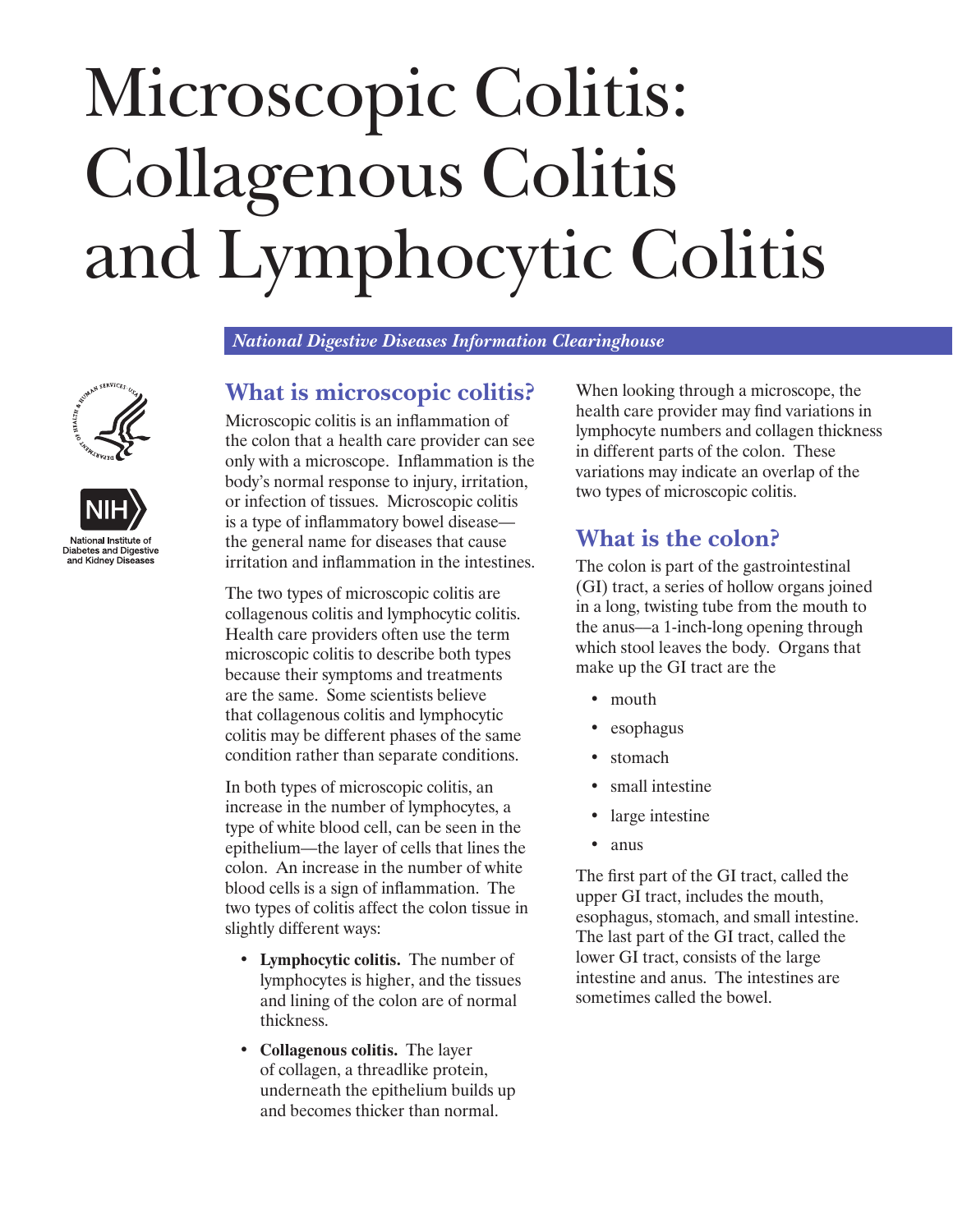The large intestine is about 5 feet long in adults and includes the colon and rectum. The large intestine changes waste from liquid to a solid matter called stool. Stool passes from the colon to the rectum. The rectum is 6 to 8 inches long in adults and is between the last part of the colon—called the sigmoid colon—and the anus. During a bowel movement, stool moves from the rectum to the anus and out of the body.



The colon is part of the GI tract.

# **What causes microscopic colitis?**

The exact cause of microscopic colitis is unknown. Several factors may play a role in causing microscopic colitis. However, most scientists believe that microscopic colitis results from an abnormal immune-system response to bacteria that normally live in the colon. Scientists have proposed other causes, including

- autoimmune diseases
- medications
- infections
- genetic factors
- bile acid malabsorption

#### **Autoimmune Diseases**

Sometimes people with microscopic colitis also have autoimmune diseases—disorders in which the body's immune system attacks the body's own cells and organs. Autoimmune diseases associated with microscopic colitis include

- celiac disease—a condition in which people cannot tolerate gluten because it damages the lining of the small intestine and prevents absorption of nutrients. Gluten is a protein found in wheat, rye, and barley.
- thyroid diseases such as
	- Hashimoto's disease––a form of chronic, or long lasting, inflammation of the thyroid.
	- Graves' disease—a disease that causes hyperthyroidism. Hyperthyroidism is a disorder that occurs when the thyroid gland makes more thyroid hormone than the body needs.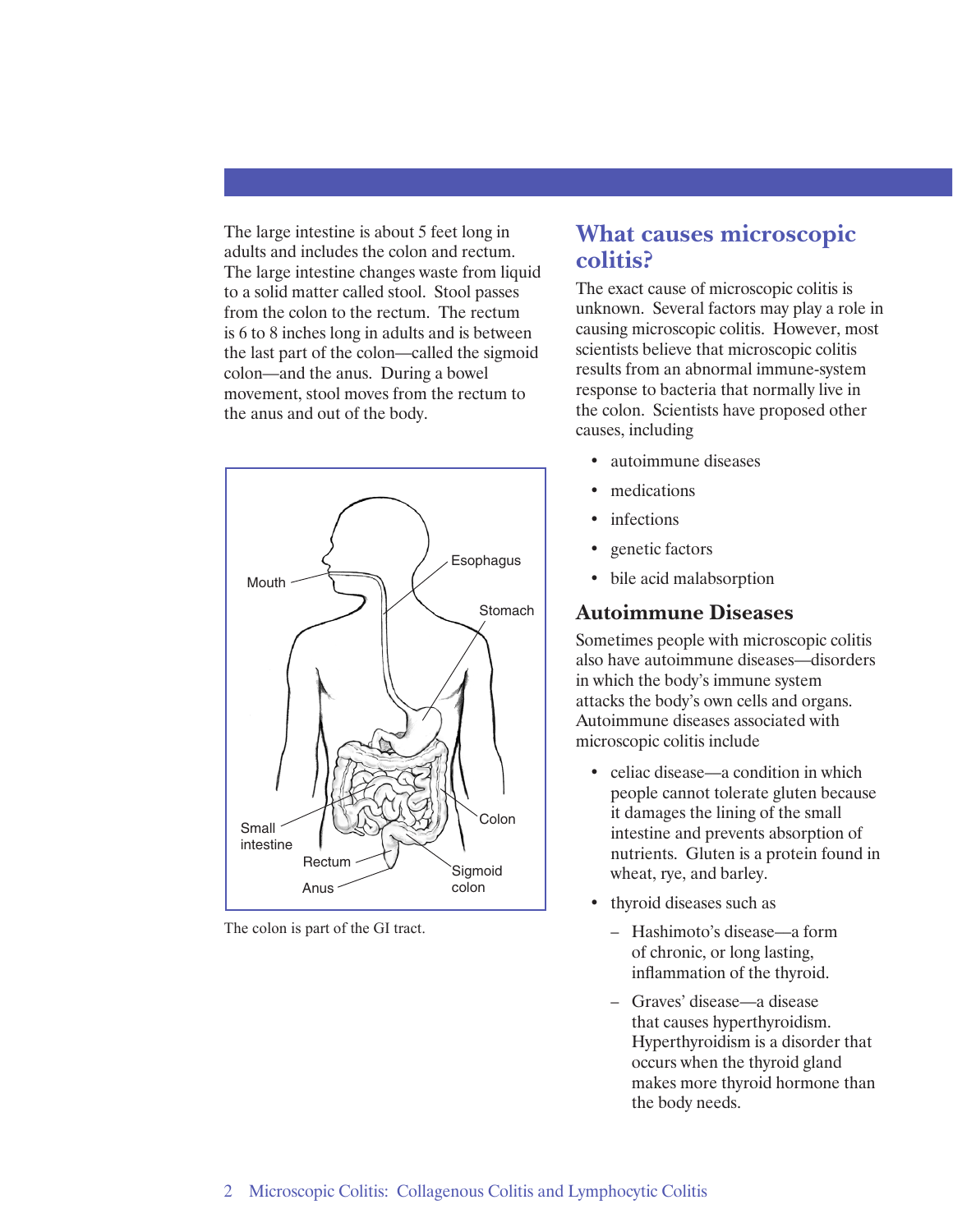- rheumatoid arthritis—a disease that causes pain, swelling, stiffness, and loss of function in the joints when the immune system attacks the membrane lining the joints.
- psoriasis—a skin disease that causes thick, red skin with flaky, silver-white patches called scales.

Read more in these publications:

- VË *Celiac Disease* at *www.digestive.niddk. nih.gov*
- VË *Hashimoto's Disease* at *www.endocrine. niddk.nih.gov*
- VË *Graves' Disease* at *www.endocrine.niddk. nih.gov*

## **Medications**

Researchers have not found that medications cause microscopic colitis. However, they have found links between microscopic colitis and certain medications, most commonly

- nonsteroidal anti-inflammatory drugs such as aspirin, ibuprofen, and naproxen
- lansoprazole (Prevacid)
- acarbose (Prandase, Precose)
- ranitidine (Tritec, Zantac)
- sertraline (Zoloft)
- ticlopidine (Ticlid)

Other medications linked to microscopic colitis include

- carbamazepine
- clozapine (Clozaril, FazaClo)
- dexlansoprazole (Kapidex, Dexilant)
- entacapone (Comtan)
- esomeprazole (Nexium)
- flutamide (Eulexin)
- lisinopril (Prinivil, Zestril)
- omeprazole (Prilosec)
- pantoprazole (Protonix)
- paroxetine (Paxil, Pexeva)
- $\bullet$  rabeprazole (AcipHex)
- $\bullet$  simvastatin (Zocor)
- vinorelbine (Navelbine)

#### **Infections**

**Bacteria.** Some people get microscopic colitis after an infection with certain harmful bacteria. Harmful bacteria may produce toxins that irritate the lining of the colon.

**Viruses.** Some scientists believe that viral infections that cause inflammation in the GI tract may play a role in causing microscopic colitis.

## **Genetic Factors**

Some scientists believe that genetic factors may play a role in microscopic colitis. Although researchers have not yet found a gene unique to microscopic colitis, scientists have linked dozens of genes to other types of inflammatory bowel disease, including

- Crohn's disease—a disorder that causes inflammation and irritation of any part of the GI tract
- ulcerative colitis—a chronic disease that causes inflammation and ulcers in the inner lining of the large intestine

Read more in these publications:

- VË *Crohn's Disease* at *www.digestive.niddk. nih.gov*
- $\bullet$  *Ulcerative Colitis* at *www.digestive.niddk. nih.gov*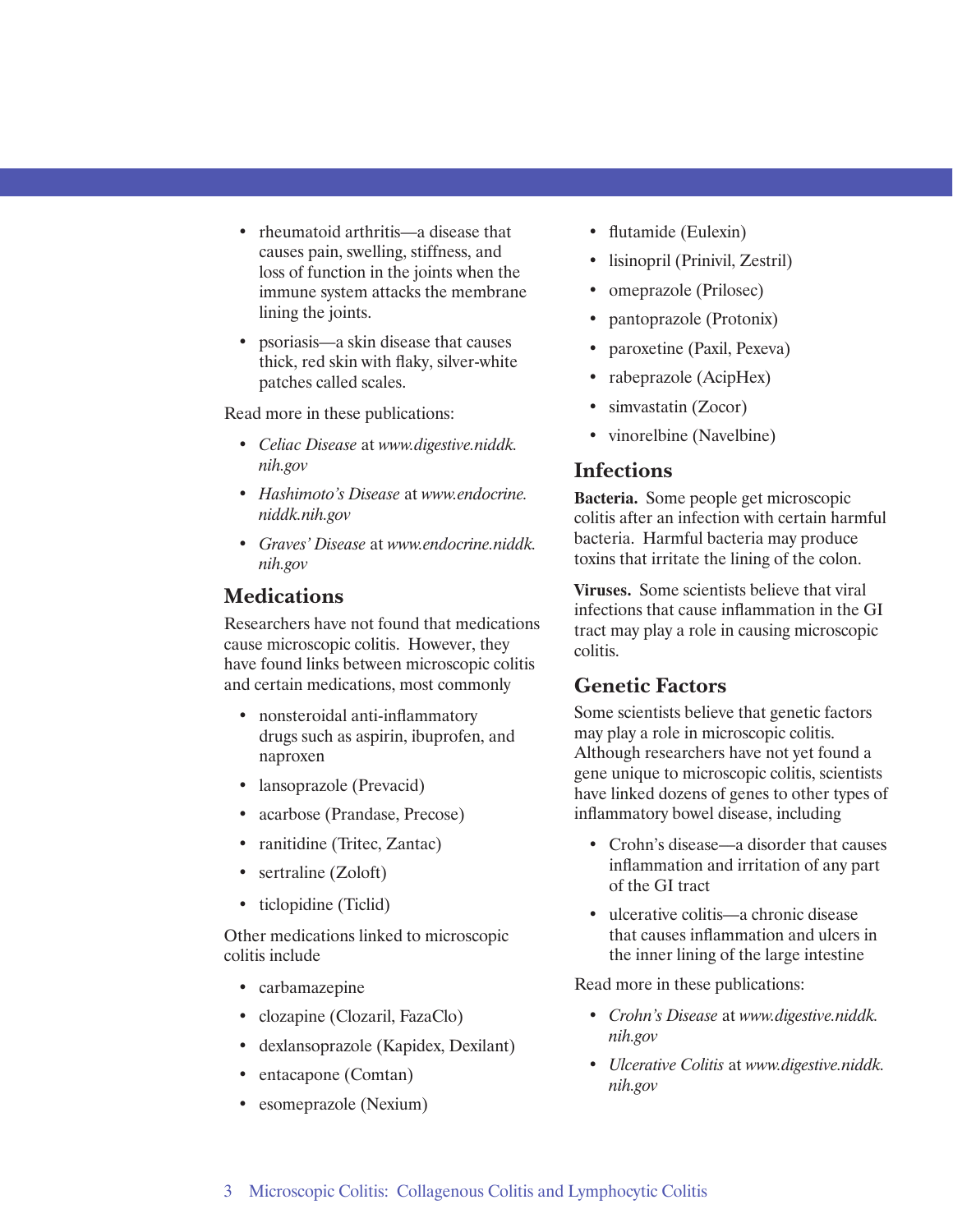## **Bile Acid Malabsorption**

Some scientists believe that bile acid malabsorption plays a role in microscopic colitis. Bile acid malabsorption is the intestines' inability to completely reabsorb bile acids––acids made by the liver that work with bile to break down fats. Bile is a fluid made by the liver that carries toxins and waste products out of the body and helps the body digest fats. Bile acids that reach the colon can lead to diarrhea.

# **Who is more likely to get microscopic colitis?**

People are more likely to get microscopic colitis if they

- are 50 years of age or older
- are female
- have an autoimmune disease
- smoke cigarettes, especially people ages 16 to 44<sup>1</sup>
- use medications that have been linked to the disease

# **What are the signs and symptoms of microscopic colitis?**

The most common symptom of microscopic colitis is chronic, watery, nonbloody diarrhea. Episodes of diarrhea can last for weeks, months, or even years. However, many people with microscopic colitis may have long periods without diarrhea. Other signs and symptoms of microscopic colitis can include

- a strong urgency to have a bowel movement or a need to go to the bathroom quickly
- pain, cramping, or bloating in the abdomen—the area between the chest and the hips—that is usually mild
- $\bullet$  weight loss
- fecal incontinence—accidental passing of stool or fluid from the rectum especially at night
- nausea
- dehydration—a condition that results from not taking in enough liquids to replace fluids lost through diarrhea

The symptoms of microscopic colitis can come and go frequently. Sometimes, the symptoms go away without treatment.

<sup>1</sup>Microscopic colitis. Mayo Clinic website. www. mayoclinic.com/health/microscopic-colitis/DS00824. Updated January 30, 2013. Accessed February 24, 2014.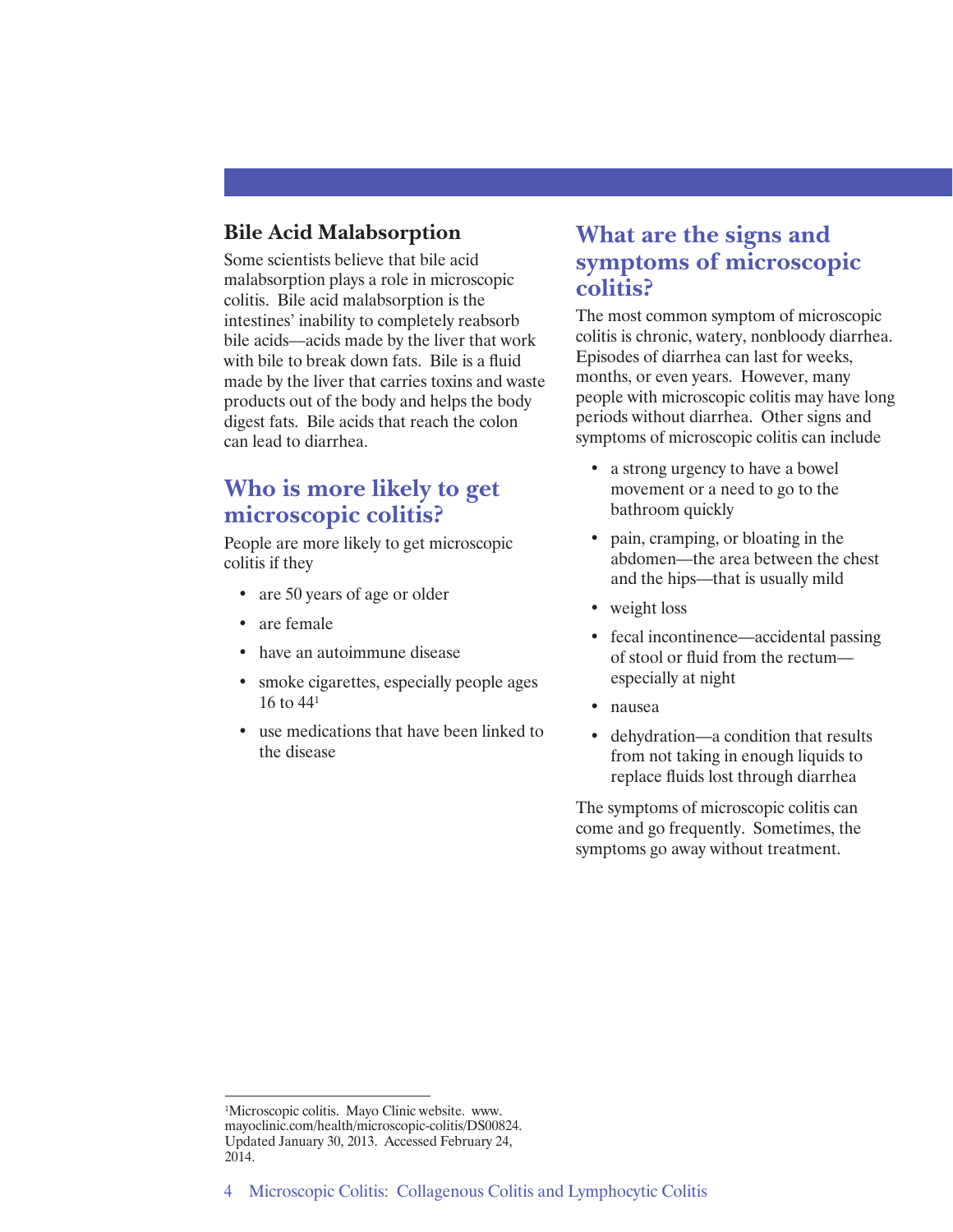# **How is microscopic colitis diagnosed?**

A pathologist––a doctor who specializes in examining tissues to diagnose diseases–– diagnoses microscopic colitis based on the findings of multiple biopsies taken throughout the colon. Biopsy is a procedure that involves taking small pieces of tissue for examination with a microscope. The pathologist examines the colon tissue samples in a lab. Many patients can have both lymphocytic colitis and collagenous colitis in different parts of their colon.

To help diagnose microscopic colitis, a gastroenterologist—a doctor who specializes in digestive diseases—begins with

- a medical and family history
- a physical exam

The gastroenterologist may perform a series of medical tests to rule out other bowel diseases––such as irritable bowel syndrome, celiac disease, Crohn's disease, ulcerative colitis, and infectious colitis––that cause symptoms similar to those of microscopic colitis. These medical tests include

- lab tests
- imaging tests of the intestines
- endoscopy of the intestines

## **Medical and Family History**

The gastroenterologist will ask the patient to provide a medical and family history, a review of the symptoms, a description of eating habits, and a list of prescription and over-thecounter medications in order to help diagnose microscopic colitis. The gastroenterologist will also ask the patient about current and past medical conditions.

#### **Physical Exam**

A physical exam may help diagnose microscopic colitis and rule out other diseases. During a physical exam, the gastroenterologist usually

- examines the patient's body
- taps on specific areas of the patient's abdomen

#### **Lab Tests**

Lab tests may include

- blood tests
- stool tests

**Blood tests.** A blood test involves drawing blood at a health care provider's office or a commercial facility and sending the sample to a lab for analysis. A health care provider may use blood tests to help look for changes in red and white blood cell counts.

• Red blood cells. When red blood cells are fewer or smaller than normal, a person may have anemia––a condition that prevents the body's cells from getting enough oxygen.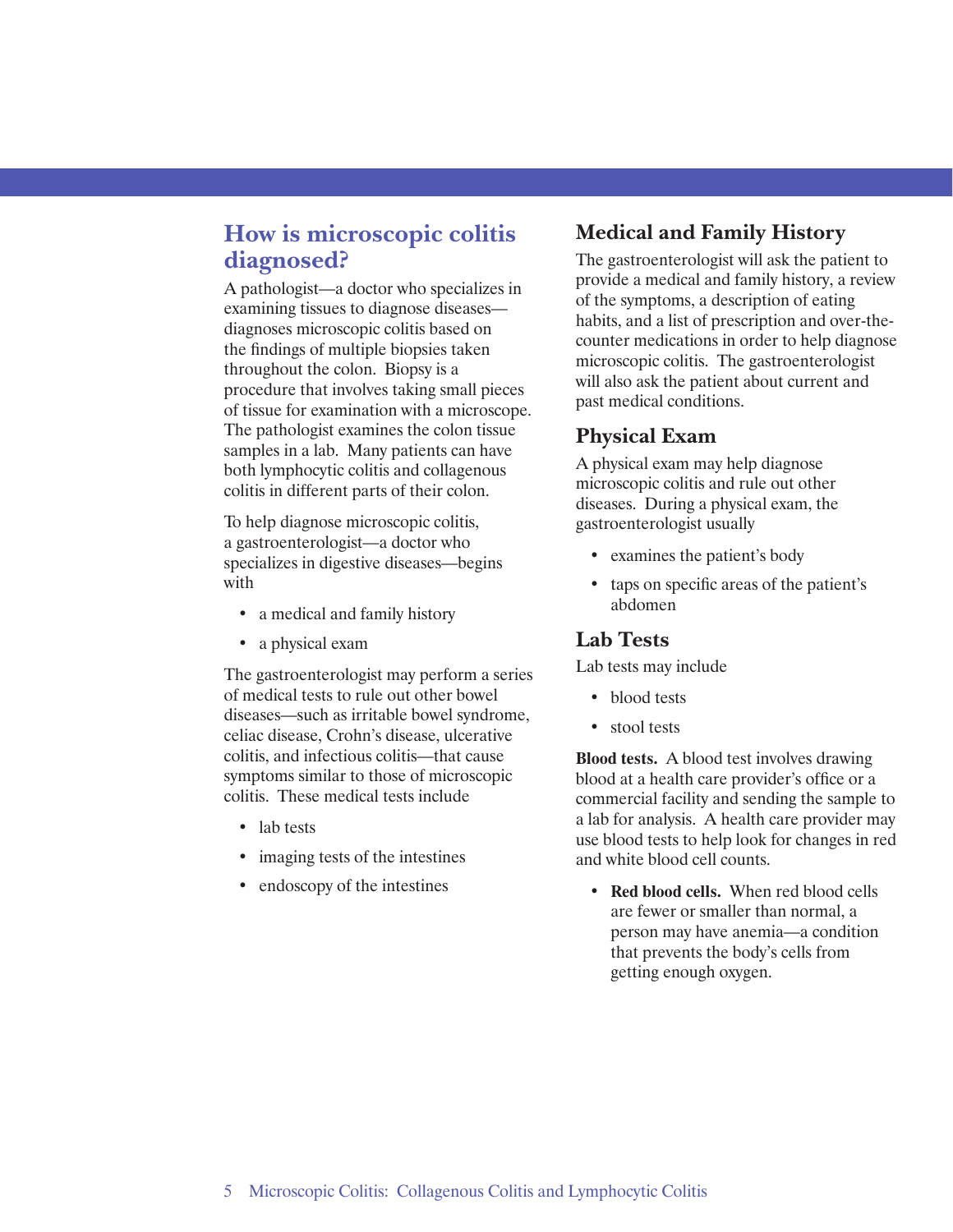• White blood cells. When the white blood cell count is higher than normal, a person may have inflammation or infection somewhere in the body.

**Stool tests.** A stool test is the analysis of a sample of stool. A health care provider will give the patient a container for catching and storing the stool. The patient returns the sample to the health care provider or a commercial facility that will send the sample to a lab for analysis. Health care providers commonly order stool tests to rule out other causes of GI diseases, such as different types of infections––including bacteria or parasites––or bleeding, and help determine the cause of symptoms.

#### **Imaging Tests of the Intestines**

Imaging tests of the intestines may include the following:

- computerized tomography  $(CT)$  scan
- magnetic resonance imaging (MRI)
- $\bullet$  upper GI series

Specially trained technicians perform these tests at an outpatient center or a hospital, and a radiologist—a doctor who specializes in medical imaging—interprets the images. A patient does not need anesthesia. Health care providers use imaging tests to show physical abnormalities and to diagnose certain bowel diseases, in some cases.

**CT scan.** CT scans use a combination of x rays and computer technology to create images. For a CT scan, a health care provider may give the patient a solution to drink and an injection of a special dye, called contrast medium. CT scans require the patient to lie on a table that slides into a tunnel-shaped device where the technician takes the x rays.

**MRI.** MRI is a test that takes pictures of the body's internal organs and soft tissues without using x rays. Although a patient does not need anesthesia for an MRI, some patients with a fear of confined spaces may receive light sedation, taken by mouth. An MRI may include a solution to drink and injection of contrast medium. With most MRI machines, the patient will lie on a table that slides into a tunnel-shaped device that may be open ended or closed at one end. Some machines allow the patient to lie in a more open space. During an MRI, the patient, although usually awake, must remain perfectly still while the technician takes the images, which usually takes only a few minutes. The technician will take a sequence of images to create a detailed picture of the intestines. During sequencing, the patient will hear loud mechanical knocking and humming noises.

**Upper GI series.** This test is an x-ray exam that provides a look at the shape of the upper GI tract. A patient should not eat or drink before the procedure, as directed by the health care provider. Patients should ask their health care provider about how to prepare for an upper GI series. During the procedure, the patient will stand or sit in front of an x-ray machine and drink barium, a chalky liquid. Barium coats the upper GI tract so the radiologist and gastroenterologist can see the organs' shapes more clearly on x rays. A patient may experience bloating and nausea for a short time after the test. For several days afterward, barium liquid in the GI tract causes white or light-colored stools. A health care provider will give the patient specific instructions about eating and drinking after the test. Read more in *Upper GI Series*  at *www.digestive.niddk.nih.gov.*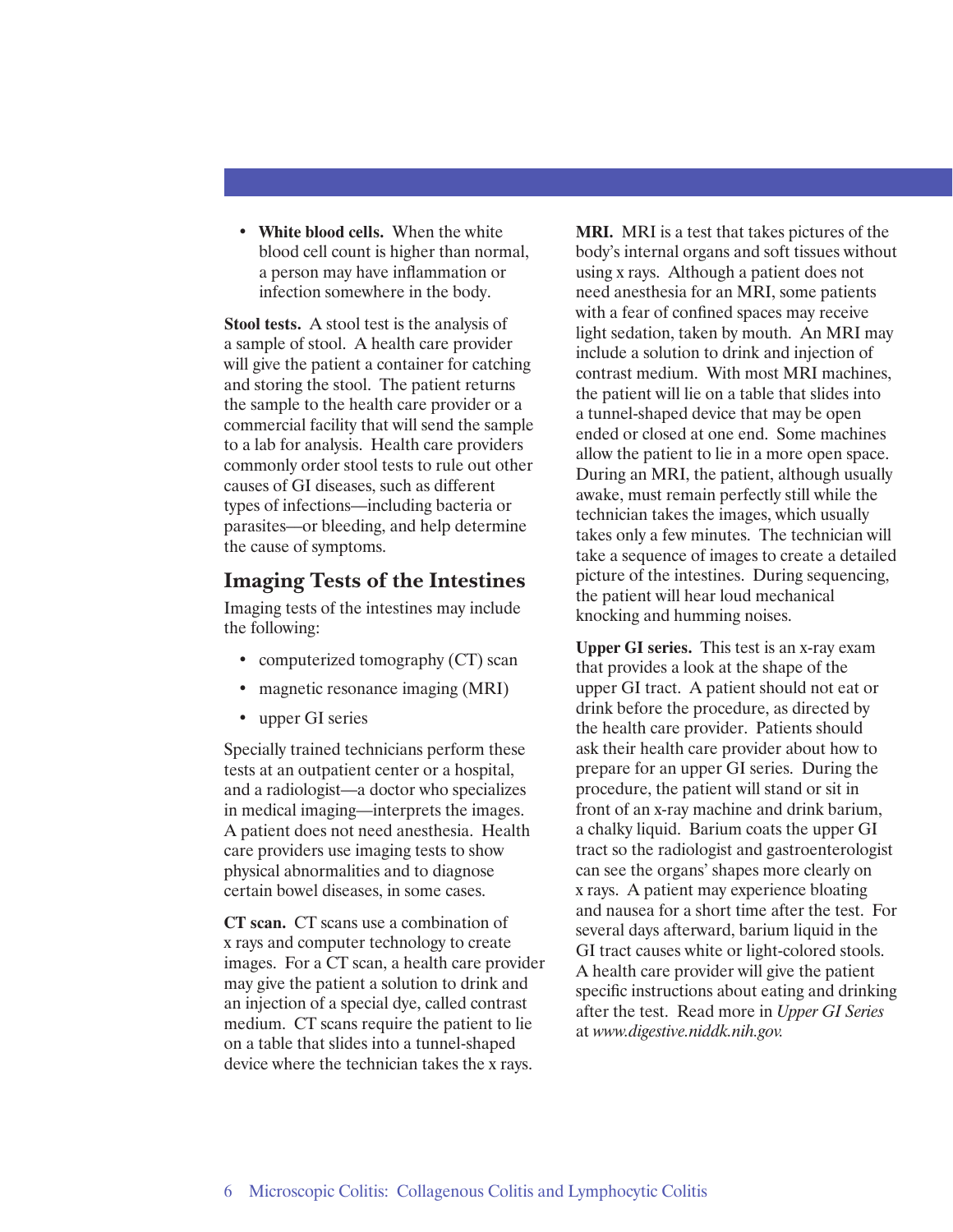#### **Endoscopy of the Intestines**

Endoscopy of the intestines may include

- colonoscopy with biopsy
- flexible sigmoidoscopy with biopsy
- upper GI endoscopy with biopsy

A gastroenterologist performs these tests at a hospital or an outpatient center.

**Colonoscopy with biopsy.** Colonoscopy is a test that uses a long, flexible, narrow tube with a light and tiny camera on one end, called a colonoscope or scope, to look inside the rectum and entire colon. In most cases, light anesthesia and pain medication help patients relax for the test. The medical staff will monitor a patient's vital signs and try to make him or her as comfortable as possible. A nurse or technician places an intravenous (IV) needle in a vein in the arm or hand to give anesthesia.

For the test, the patient will lie on a table while the gastroenterologist inserts a colonoscope into the anus and slowly guides it through the rectum and into the colon. The scope inflates the large intestine with air to give the gastroenterologist a better view. The camera sends a video image of the intestinal lining to a computer screen, allowing the gastroenterologist to carefully examine the tissues lining the colon and rectum. The gastroenterologist may move the patient several times and adjust the scope for better viewing. Once the scope has reached the opening to the small intestine, the gastroenterologist slowly withdraws it and examines the lining of the colon and rectum again. A colonoscopy can show irritated and swollen tissue, ulcers, and abnormal growths such as polyps––extra pieces of tissue that grow on the lining of the intestine. If

the lining of the rectum and colon appears normal, the gastroenterologist may suspect microscopic colitis and will biopsy multiple areas of the colon.

A health care provider will provide written bowel prep instructions to follow at home before the test. The health care provider will also explain what the patient can expect after the test and give discharge instructions.

**Flexible sigmoidoscopy with biopsy.** Flexible sigmoidoscopy is a test that uses a flexible, narrow tube with a light and tiny camera on one end, called a sigmoidoscope or scope, to look inside the rectum and the sigmoid colon. A patient does not usually need anesthesia.

For the test, the patient will lie on a table while the gastroenterologist inserts the sigmoidoscope into the anus and slowly guides it through the rectum and into the sigmoid colon. The scope inflates the large intestine with air to give the gastroenterologist a better view. The camera sends a video image of the intestinal lining to a computer screen, allowing the gastroenterologist to carefully examine the tissues lining the sigmoid colon and rectum. The gastroenterologist may ask the patient to move several times and adjust the scope for better viewing. Once the scope reaches the end of the sigmoid colon, the gastroenterologist slowly withdraws it while carefully examining the lining of the sigmoid colon and rectum again.

The gastroenterologist will look for signs of bowel diseases and conditions such as irritated and swollen tissue, ulcers, and polyps. If the lining of the rectum and colon appears normal, the gastroenterologist may suspect microscopic colitis and will biopsy multiple areas of the colon.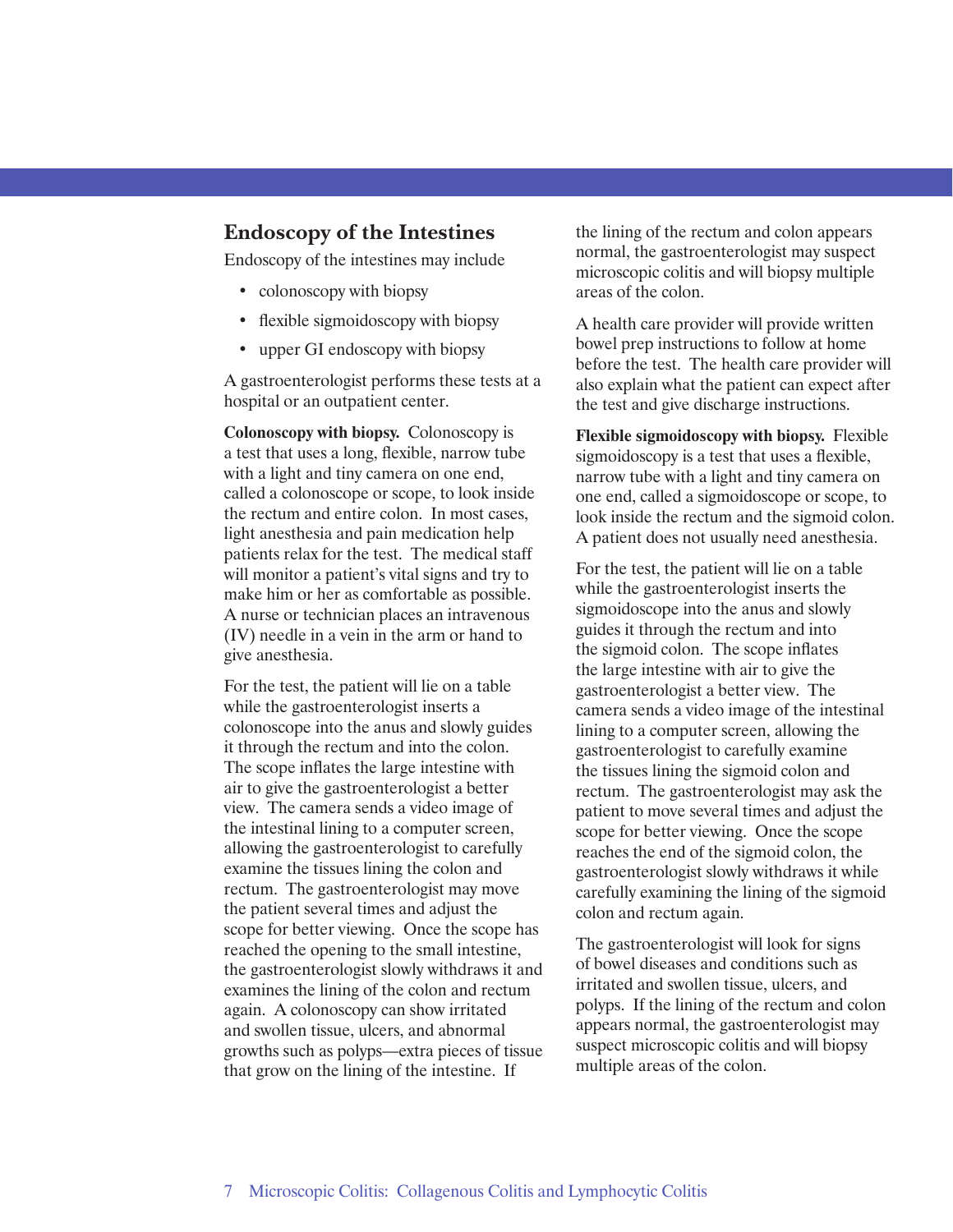A health care provider will provide written bowel prep instructions to follow at home before the test. The health care provider will also explain what the patient can expect after the test and give discharge instructions.

**Upper GI endoscopy with biopsy.** Upper GI endoscopy is a test that uses a flexible, narrow tube with a light and tiny camera on one end, called an endoscope or a scope, to look inside the upper GI tract. The gastroenterologist carefully feeds the endoscope down the esophagus and into the stomach and first part of the small intestine, called the duodenum. A small camera mounted on the endoscope transmits a video image to a monitor, allowing close examination of the intestinal lining. A health care provider may give a patient a liquid anesthetic to gargle or may spray anesthetic on the back of the patient's throat. A health care provider will place an IV needle in a vein in the arm or hand to administer sedation. Sedatives help patients stay relaxed and comfortable. This test can show blockages or other conditions in the upper small intestine. A gastroenterologist may biopsy the lining of the small intestine during an upper GI endoscopy.

# **How is microscopic colitis treated?**

Treatment depends on the severity of symptoms. The gastroenterologist will

- review the medications the person is taking
- make recommendations to change or stop certain medications
- recommend that the person quit smoking

The gastroenterologist may prescribe medications to help control symptoms. Medications are almost always effective in treating microscopic colitis. The gastroenterologist may recommend eating, diet, and nutrition changes. In rare cases, the gastroenterologist may recommend surgery.

#### **Medications**

The gastroenterologist may prescribe one or more of the following:

- antidiarrheal medications such as bismuth subsalicylate (Kaopectate, Pepto-Bismol), diphenoxylate/atropine (Lomotil), and loperamide
- corticosteroids such as budesonide (Entocort) and prednisone
- anti-inflammatory medications such as mesalamine and sulfasalazine (Azulfidine)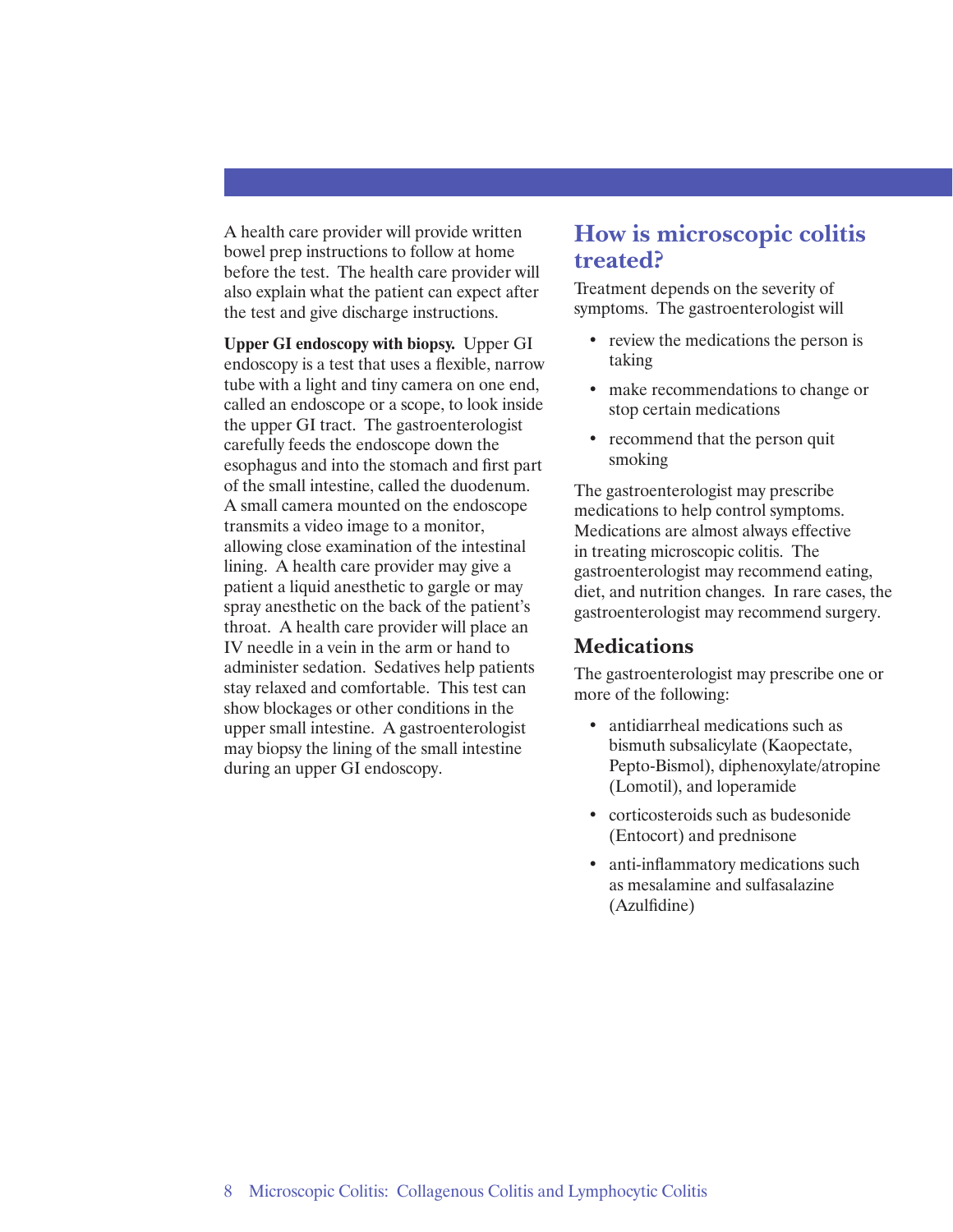- cholestyramine resin (Locholest, Questran)––a medication that blocks bile acids
- antibiotics such as metronidazole (Flagyl) and erythromycin
- immunomodulators such as mercaptopurine (Purinethol), azathioprine (Azasan, Imuran), and methotrexate (Rheumatrex, Trexall)
- anti-TNF therapies such as infliximab (Remicade) and adalimumab (Humira)

Corticosteroids are medications that decrease inflammation and reduce the activity of the immune system. These medications can have many side effects. Scientists have shown that budesonide is safer, with fewer side effects, than prednisone. Most health care providers consider budesonide the best medication for treating microscopic colitis.

Patients with microscopic colitis generally achieve relief through treatment with medications, although relapses can occur. Some patients may need long-term treatment if they continue to have relapses.

## **Eating, Diet, and Nutrition**

To help reduce symptoms, a health care provider may recommend the following dietary changes:

- avoid foods and drinks that contain caffeine or artificial sugars
- drink plenty of liquids to prevent dehydration during episodes of diarrhea
- eat a milk-free diet if the person is also lactose intolerant
- eat a gluten-free diet

People should talk with their health care provider or dietitian about what type of diet is right for them.

## **Surgery**

When the symptoms of microscopic colitis are severe and medications aren't effective, a gastroenterologist may recommend surgery to remove the colon. Surgery is a rare treatment for microscopic colitis. The gastroenterologist will exclude other causes of symptoms before considering surgery.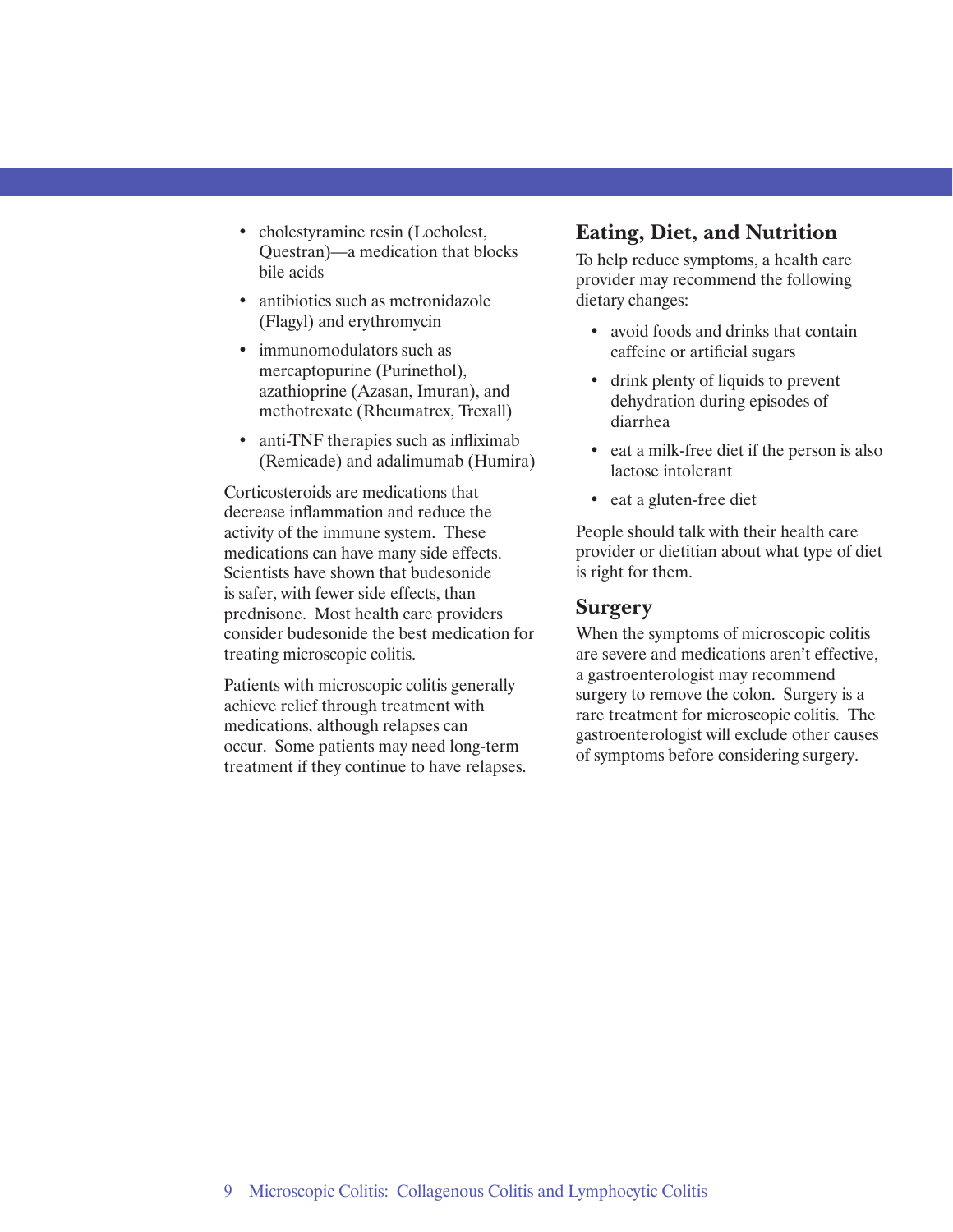# **How can microscopic colitis be prevented?**

Researchers do not know how to prevent microscopic colitis. However, researchers do believe that people who follow the recommendations of their health care provider may be able to prevent relapses of microscopic colitis.

# **Does microscopic colitis increase the risk of colon cancer?**

No. Unlike the other inflammatory bowel diseases, such as Crohn's disease and ulcerative colitis, microscopic colitis does not increase a person's risk of getting colon cancer.

## **Points to Remember**

- Microscopic colitis is an inflammation of the colon that a health care provider can see only with a microscope.
- The two types of microscopic colitis are collagenous colitis and lymphocytic colitis.
- The exact cause of microscopic colitis is unknown.
- Microscopic colitis is most common in females age 50 years or older.
- The most common symptom of microscopic colitis is chronic, watery, nonbloody diarrhea.
- A pathologist—a doctor who specializes in diagnosing diseases–– diagnoses microscopic colitis based on the findings of multiple biopsies taken throughout the colon.
- Treatment depends on the severity of symptoms.
- The gastroenterologist may prescribe medications to help control symptoms.
- Medications are almost always effective in treating microscopic colitis.
- The gastroenterologist may recommend eating, diet, and nutrition changes.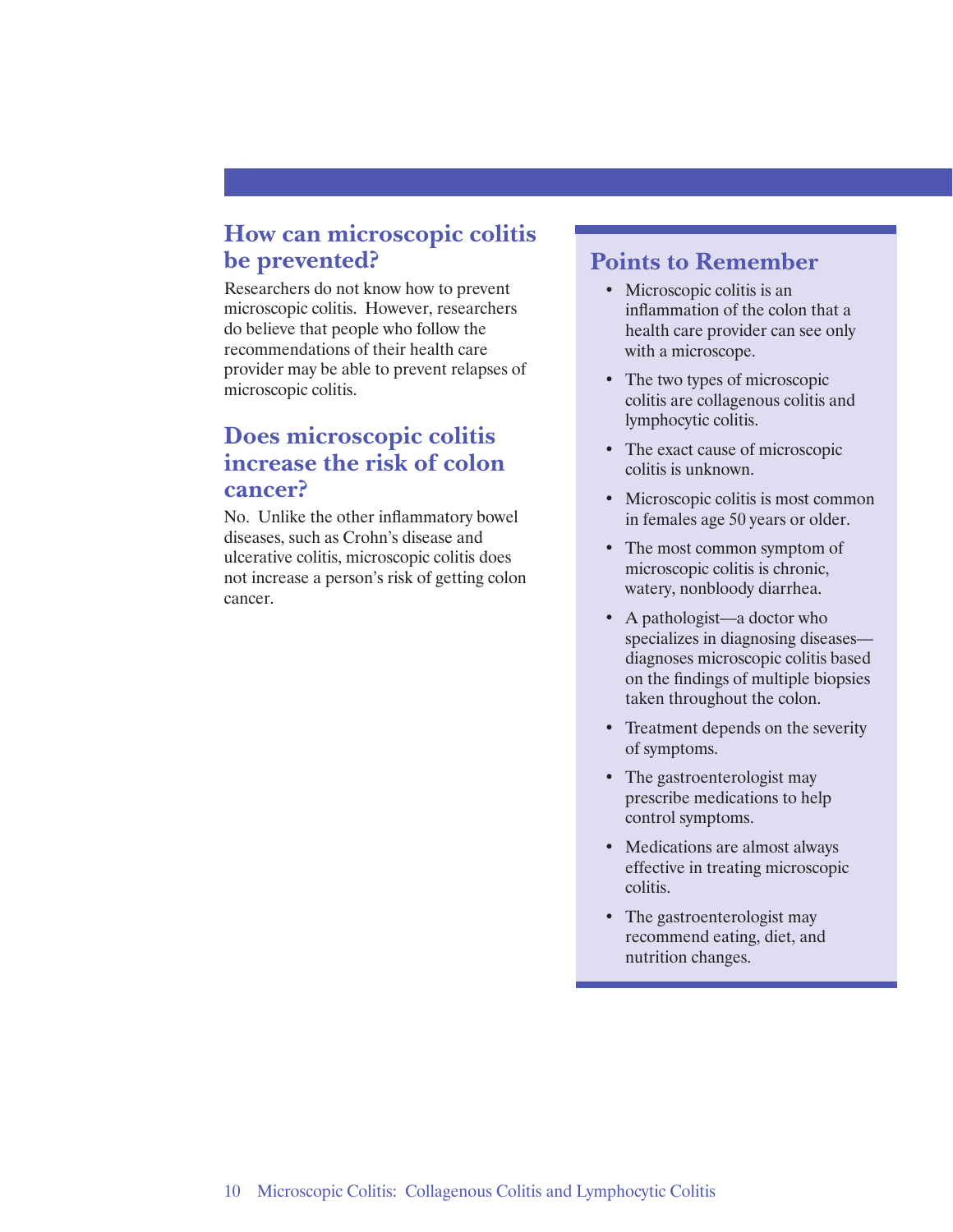# **Hope through Research**

The National Institute of Diabetes and Digestive and Kidney Diseases (NIDDK) conducts and supports research into many kinds of digestive disorders, including microscopic colitis and other types of inflammatory bowel disease. The knowledge gained from this research is advancing scientific understanding of why these diseases develop and may lead to improved methods of diagnosing and treating them.

Clinical trials are research studies involving people. Clinical trials look at safe and effective new ways to prevent, detect, or treat disease. Researchers also use clinical trials to look at other aspects of care, such as improving the quality of life for people with chronic illnesses. To learn more about clinical trials, why they matter, and how to participate, visit the NIH Clinical Research Trials and You website at *www.nih.gov/health/ clinicaltrials.* For information about current studies, visit *www.ClinicalTrials.gov.*

You may also find additional information about this topic by visiting MedlinePlus at *www.medlineplus.gov.*

This publication may contain information about medications and, when taken as prescribed, the conditions they treat. When prepared, this publication included the most current information available. For updates or for questions about any medications, contact the U.S. Food and Drug Administration toll-free at 1–888–INFO–FDA (1–888–463–6332) or visit *www.fda.gov.* Consult your health care provider for more information.

The U.S. Government does not endorse or favor any specific commercial product or company. Trade, proprietary, or company names appearing in this document are used only because they are considered necessary in the context of the information provided. If a product is not mentioned, the omission does not mean or imply that the product is unsatisfactory.

## **For More Information**

#### **American College of Gastroenterology**

6400 Goldsboro Road, Suite 200 Bethesda, MD 20817 Phone: 301–263–9000 Fax: 301–263–9025 Email: info@acg.gi.org Internet: www.gi.org

#### **Crohn's & Colitis Foundation of America**

733 Third Avenue, Suite 510 New York, NY 10017 Phone: 1–800–932–2423 Email: info@ccfa.org Internet: www.ccfa.org

#### **Digestive Disease National Coalition**

507 Capitol Court NE, Suite 200 Washington, D.C. 20002 Phone: 202–544–7497 Fax: 202–546–7105 Internet: www.ddnc.org

## **Acknowledgments**

Publications produced by the Clearinghouse are carefully reviewed by both NIDDK scientists and outside experts. This publication was originally reviewed by Theodore M. Bayless, M.D., the Johns Hopkins Hospital, Baltimore, MD, and William J. Tremaine, M.D., the Mayo Clinic, Rochester, MN. Adam Cheifetz, M.D., Beth Israel Deaconess Medical Center and Harvard Medical School, Boston, MA, reviewed the updated version of this publication.